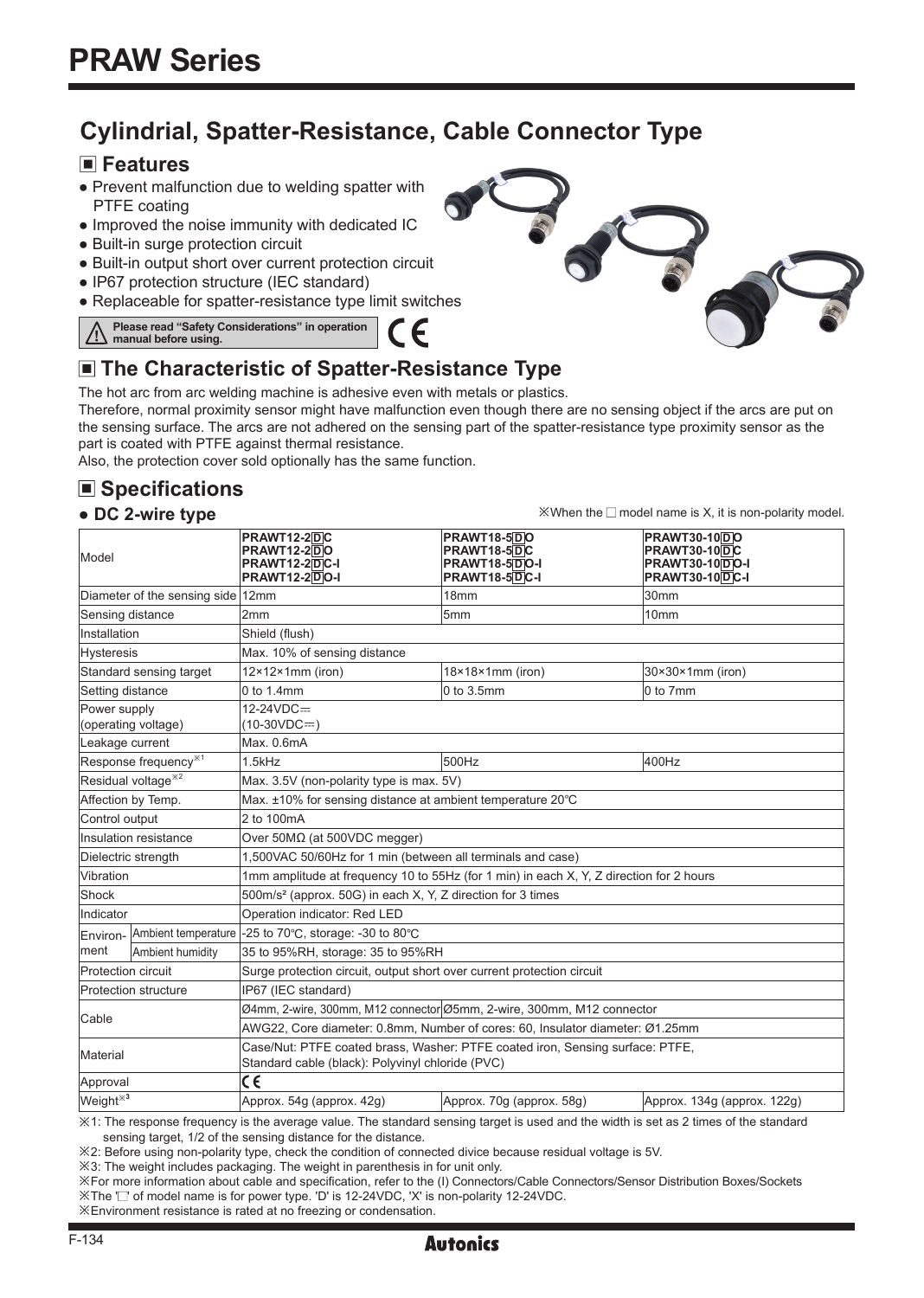## **Cylindrial, Spatter-Resistance, Cable Connector Type**

#### **Dimensions**



#### **PRAWT30-10D**



### **Control Output Diagram and Load Operation**

#### **DC 2-wire type**



# **Wiring Diagram**



※①, ② are not used terminals.

## **DC 2-wire type (standard type) DC 2-wire type (IEC standard type)**



※②,③ of N.O. type and ③,④ of N.C. type are not used terminals. ※The pin arrangement of connector applying IEC standard is being

- developed. ※Please attach "I" at the end of the name of standard type for
- purchasing the IEC standard product. E.g.) PRAWT12-2DO-I
- ※The connector cable for IEC standard is being developed. Please attach "I' at the end of the name of standard type. E.g.) CID2-2-I, CLD2-5-I

**(A) Photoelectric Sensors (B) Fiber Optic Sensors**

**(C) LiDAR** 

**(D) Door/Area Sensors**

**(E) Vision Sensors**

**(F) Proximity Sensors**

**(G) Pressure Sensors** 

**(H) Rotary Encoders (I) Connectors/ Connector Cables/ Sensor Distribution Boxes/ Sockets**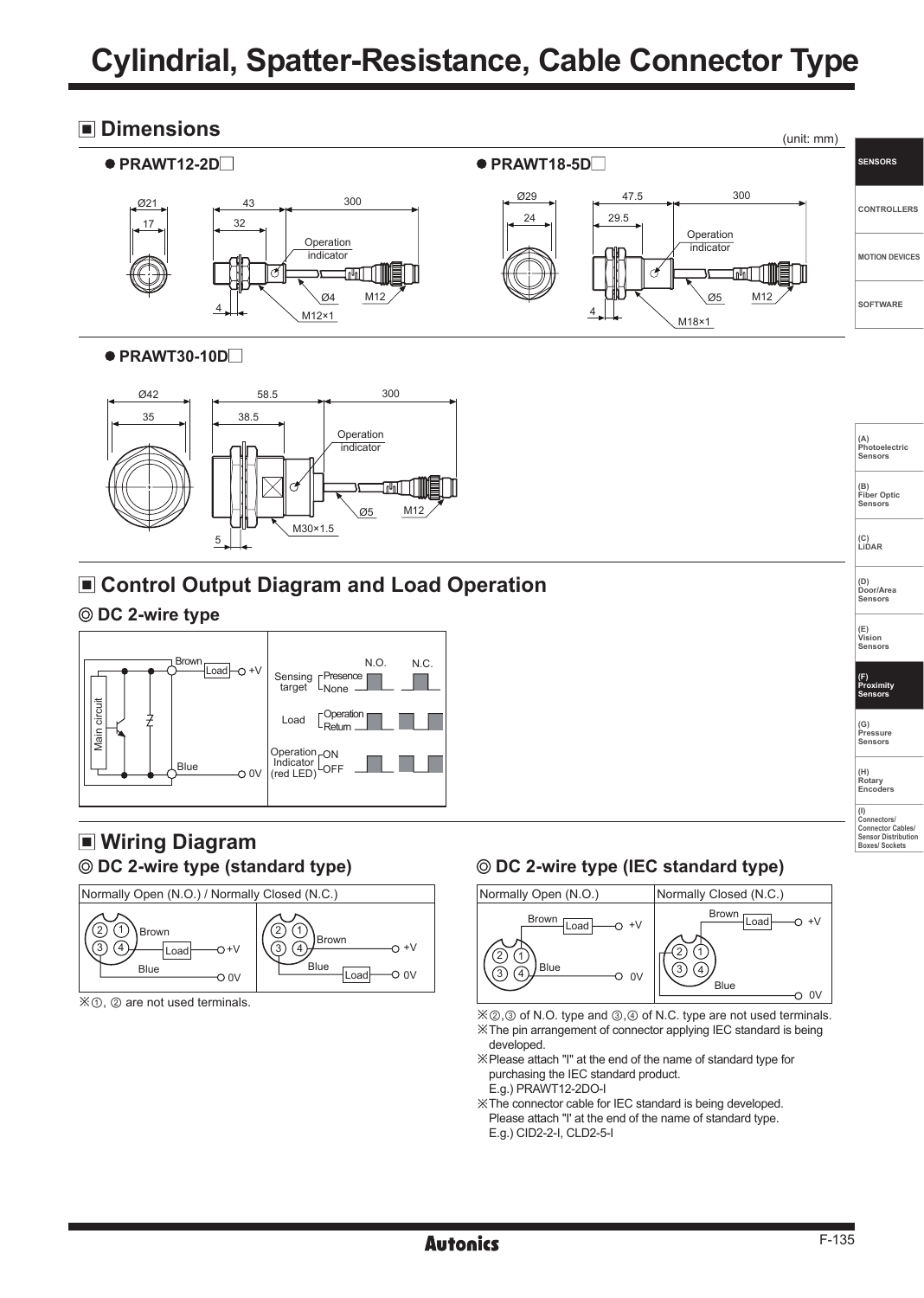## **Sensing Distance Feature Data by Target Material and Size**

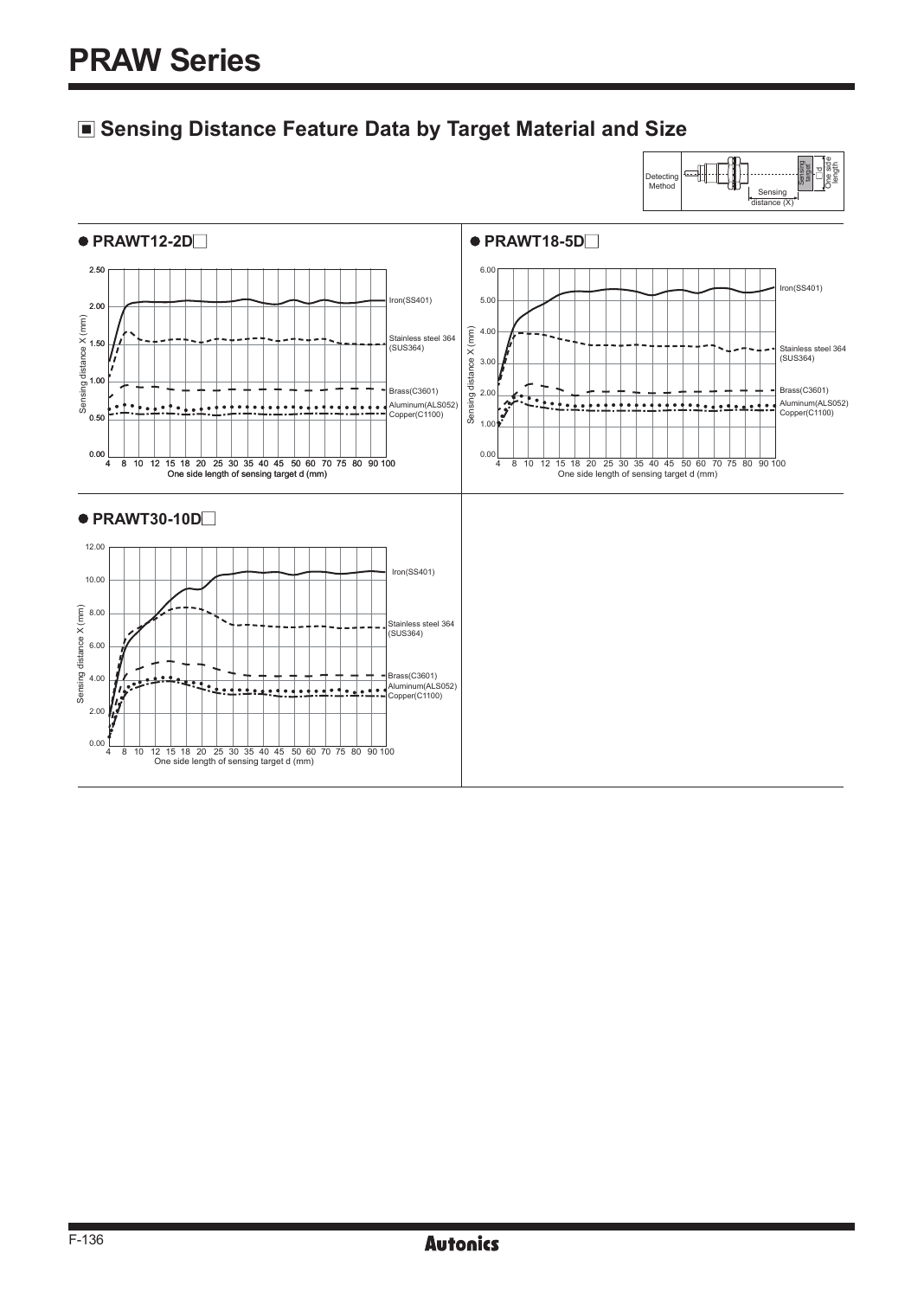## **Sensing Distance Feature Data by Parallel (Left/Right) Movement**



**(H) Rotary Encoders** 

**(I) Connectors/ Connector Cables/ Sensor Distribution Boxes/ Sockets**